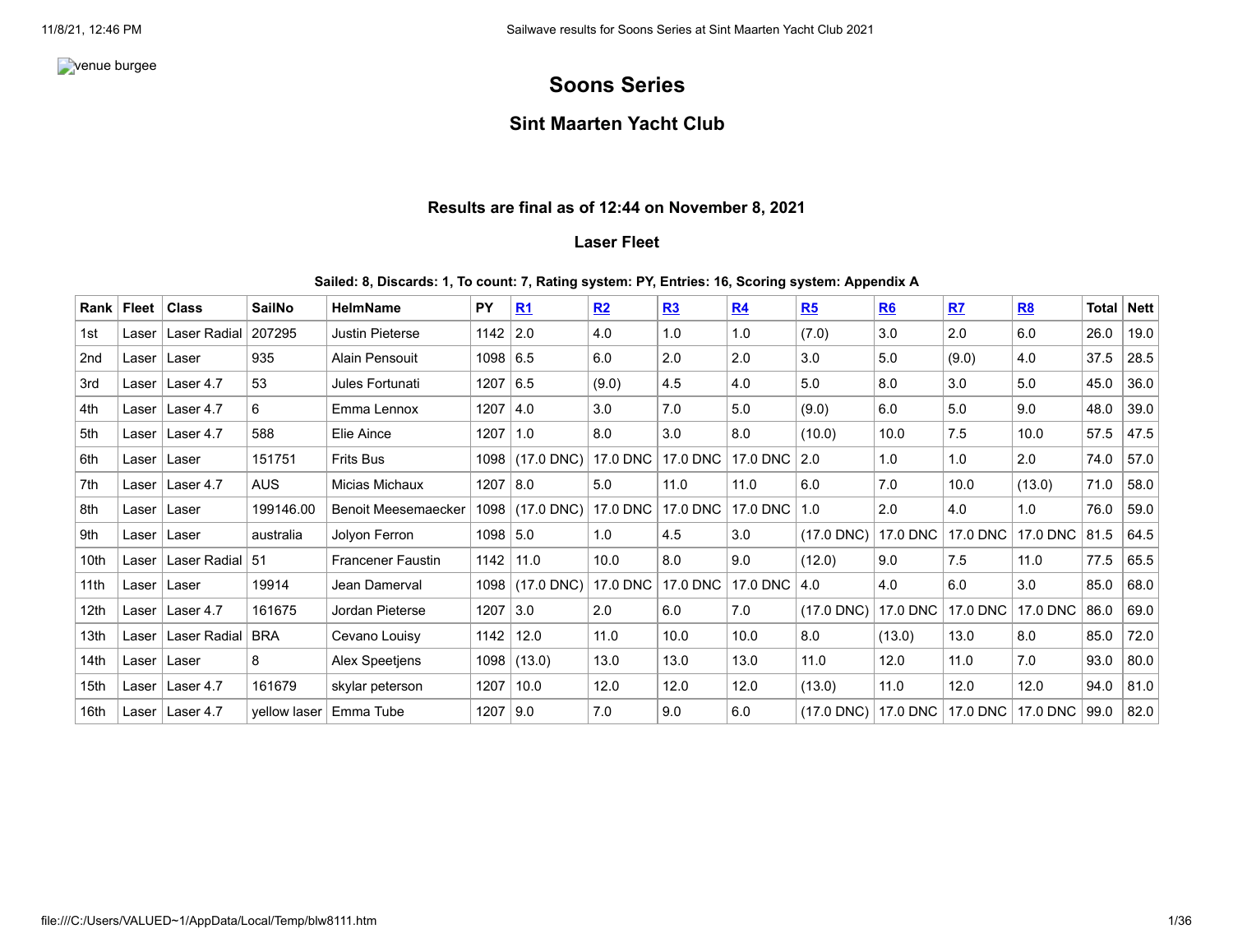### **Laser Pico Fleet**

| Rank            | ∣ Fleet    | <b>Class</b> | <b>SailNo</b> | <b>HelmName</b>  | Rating $R1$ |             | R <sub>2</sub>                          | R <sub>3</sub> | R <sub>4</sub> | R5          | R6  | R7          | <u>R8</u>                                | Total   Nett |      |
|-----------------|------------|--------------|---------------|------------------|-------------|-------------|-----------------------------------------|----------------|----------------|-------------|-----|-------------|------------------------------------------|--------------|------|
| 1st             | Laser Pico |              |               | Rio Stomp        |             | 1.0         | 1.0                                     | 1.0            | (2.0)          | 2.0         | 1.0 | 1.0         | 2.0                                      | 11.0         | 9.0  |
| 2 <sub>nd</sub> | Laser Pico |              |               | Melina de Vries  |             | 2.0         | (3.0)                                   | 2.0            | 1.0            | 3.0         | 2.0 | 3.0         | 1.0                                      | 17.0         | 14.0 |
| 3rd             | Laser Pico |              |               | Massimo Lapierre |             | (4.0)       | 4.0                                     | 4.0            | .4.0           | 1.0         | 3.0 | 2.0         | 4.0                                      | 26.0         | 22.0 |
| 4th             | Laser Pico |              |               | Veronica Destin  |             | 3.0         | 2.0                                     | 3.0            | 3.0            | $(6.0$ DNC) |     |             | $ 6.0$ DNC $ 6.0$ DNC $ 6.0$ DNC $ 35.0$ |              | 29.0 |
| 5th             | Laser Pico |              |               | Sahana Rinker    |             | $(6.0$ DNC) | )   6.0 DNC   6.0 DNC   6.0 DNC   4.0 ∣ |                |                |             | 4.0 | 6.0 DNC 3.0 |                                          | 41.0         | 35.0 |

**Sailed: 8, Discards: 1, To count: 7, Entries: 5, Scoring system: Appendix A**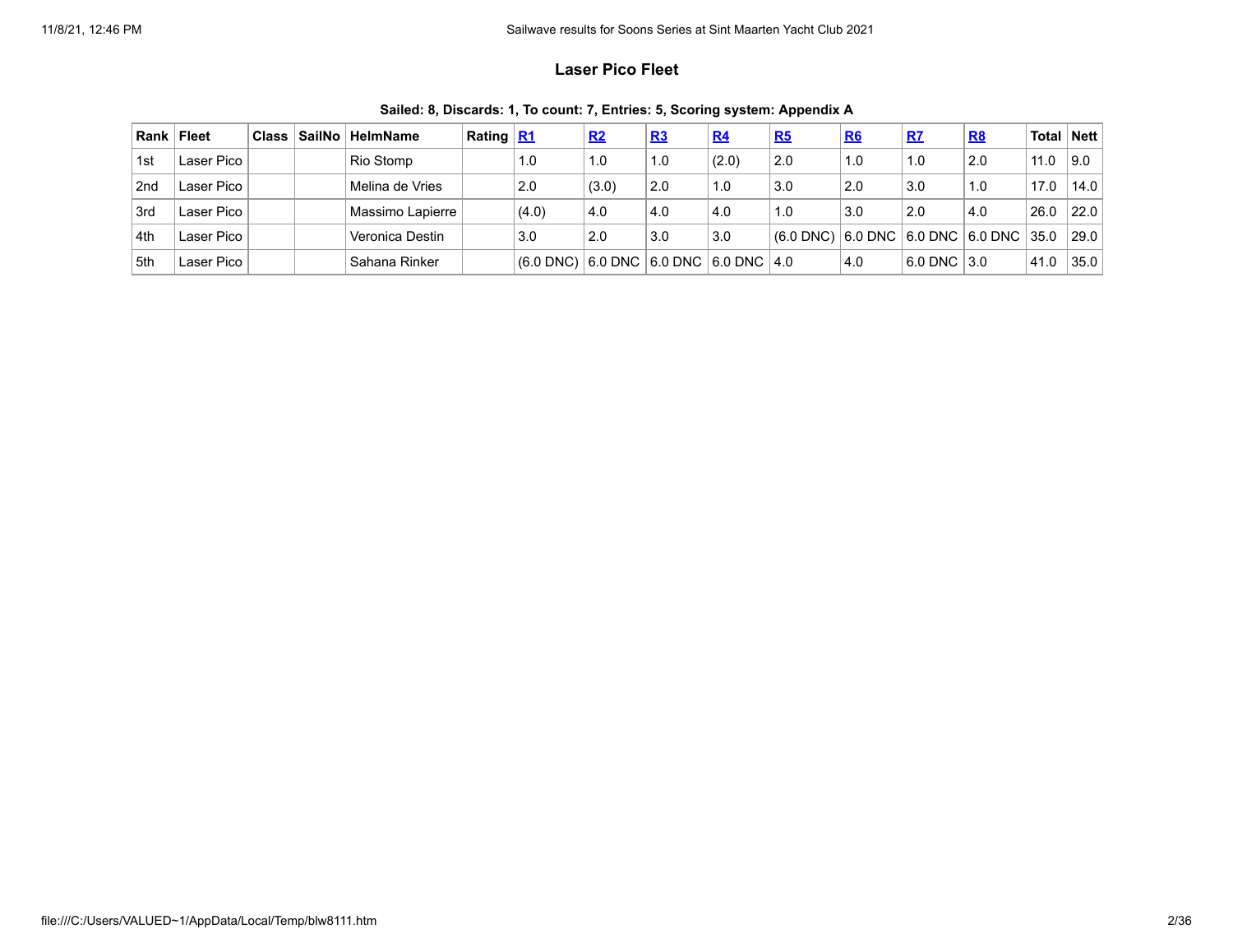### **Optimist Fleet**

| Sailed: 8, Discards: 1, To count: 7, Entries: 19, Scoring system: Appendix A |  |  |  |  |
|------------------------------------------------------------------------------|--|--|--|--|
|------------------------------------------------------------------------------|--|--|--|--|

| Rank            | Fleet    | <b>Class</b> | <b>SailNo</b> | <b>HelmName</b>      | Rating R1 |                 | R <sub>2</sub>             | R3       | R <sub>4</sub> | R5           | R <sub>6</sub> | R7                         | R <sub>8</sub> | Total | <b>Nett</b> |
|-----------------|----------|--------------|---------------|----------------------|-----------|-----------------|----------------------------|----------|----------------|--------------|----------------|----------------------------|----------------|-------|-------------|
| 1st             | Optimist |              | 45            | Lolie Osswald        |           | 1.0             | 1.0                        | (2.0)    | 1.0            | 1.0          | 2.0            | 1.0                        | 2.0            | 11.0  | 9.0         |
| 2 <sub>nd</sub> | Optimist |              | 41            | Marvin Febrissy      |           | 2.0             | 2.0                        | 3.0      | (4.0)          | 4.0          | 4.0            | 2.0                        | 1.0            | 22.0  | 18.0        |
| 3rd             | Optimist |              | fra           | emilien le normand   |           | (5.0)           | 5.0                        | 4.0      | 5.0            | 5.0          | 3.0            | 3.0                        | 3.0            | 33.0  | 28.0        |
| 4th             | Optimist |              | 42            | Sarah Michaux        |           | 4.0             | 4.0                        | 6.0      | 3.0            | 7.0          | (10.0)         | 7.0                        | 5.0            | 46.0  | 36.0        |
| 5th             | Optimist |              | 77            | Corentine corroy     |           | (9.0)           | 8.0                        | 9.0      | 6.0            | 2.0          | 5.0            | 6.0                        | 4.0            | 49.0  | 40.0        |
| 6th             | Optimist |              | 43            | Thomas Magras        |           | 8.0             | 7.0                        | 7.0      | 8.0            | (9.0)        | 1.0            | 4.0                        | 7.0            | 51.0  | 42.0        |
| 7th             | Optimist |              | fra 1937      | clement le normand   |           | 6.0             | 6.0                        | 5.0      | 7.0            | (11.0)       | 8.0            | 5.0                        | 9.0            | 57.0  | 46.0        |
| 8th             | Optimist |              | black         | Feline OOSTERHOF     |           | 7.0             | 10.0                       | 8.0      | 10.0           | 6.0          | 9.0            | (11.0)                     | 10.0           | 71.0  | 60.0        |
| 9th             | Optimist |              | blue          | Haes Stanley         |           | (20.0 DNC)      | 9.0                        | 10.0     | 9.0            | 10.0         | 6.0            | 8.0                        | 11.0           | 83.0  | 63.0        |
| 10th            | Optimist |              | 40            | <b>Arthur Bruel</b>  |           | 3.0             | 3.0                        | 1.0      | 2.0            | $(20.0$ DNC) | 20.0 DNC       | 20.0 DNC                   | 20.0 DNC       | 89.0  | 69.0        |
| 11th            | Optimist |              |               | Paul Pages           |           | (20.0 DNC)      | 20.0 DNC                   | 20.0 DNC | 20.0 DNC       | 3.0          | 7.0            | 9.0                        | 8.0            | 107.0 | 87.0        |
| 12th            | Optimist |              |               | <b>Malo Damerval</b> |           | (20.0 DNC)      | 20.0 DNC                   | 20.0 DNC | 20.0 DNC       | 8.0          | 11.0           | 10.0                       | 6.0            | 115.0 | 95.0        |
| 13th            | Optimist |              |               | Natalia Mullen       |           | (20.0 DNC)      | 20.0 DNC                   | 20.0 DNC | 20.0 DNC       | 20.0 DNC     | 20.0 DNC       | 20.0 DNC                   | 20.0 DNC       | 160.0 | 140.0       |
| 13th            | Optimist |              |               | Oscar Versteegden    |           | $(20.0$ DNC $)$ | 20.0 DNC                   | 20.0 DNC | 20.0 DNC       | 20.0 DNC     | 20.0 DNC       | 20.0 DNC                   | 20.0 DNC       | 160.0 | 140.0       |
| 13th            | Optimist |              |               | Paula Lapierre       |           | (20.0 DNC)      | 20.0 DNC                   | 20.0 DNC | 20.0 DNC       | 20.0 DNC     | 20.0 DNC       | 20.0 DNC                   | 20.0 DNC       | 160.0 | 140.0       |
| 13th            | Optimist |              | 10            | Nathan Sheppard      |           | (20.0 DNC)      | $ 20.0$ DNC $ $            | 20.0 DNC | 20.0 DNC       | 20.0 DNC     | 20.0 DNC       | 20.0 DNC                   | 20.0 DNC       | 160.0 | 140.0       |
| 13th            | Optimist |              |               | Leonardo Loi         |           | (20.0 DNC)      | $20.0$ DNC                 | 20.0 DNC | 20.0 DNC       | 20.0 DNC     | 20.0 DNC       | 20.0 DNC                   | 20.0 DNC       | 160.0 | 140.0       |
| 13th            | Optimist |              |               | Rowan Steeghs        |           | $(20.0$ DNC $)$ | 20.0 DNC                   | 20.0 DNC | 20.0 DNC       | 20.0 DNC     |                | 20.0 DNC 20.0 DNC 20.0 DNC |                | 160.0 | 140.0       |
| 13th            | Optimist |              |               | Ari Sweetman         |           | (20.0 DNC)      | 20.0 DNC 20.0 DNC 20.0 DNC |          |                | 20.0 DNC     |                | 20.0 DNC 20.0 DNC 20.0 DNC |                | 160.0 | 140.0       |